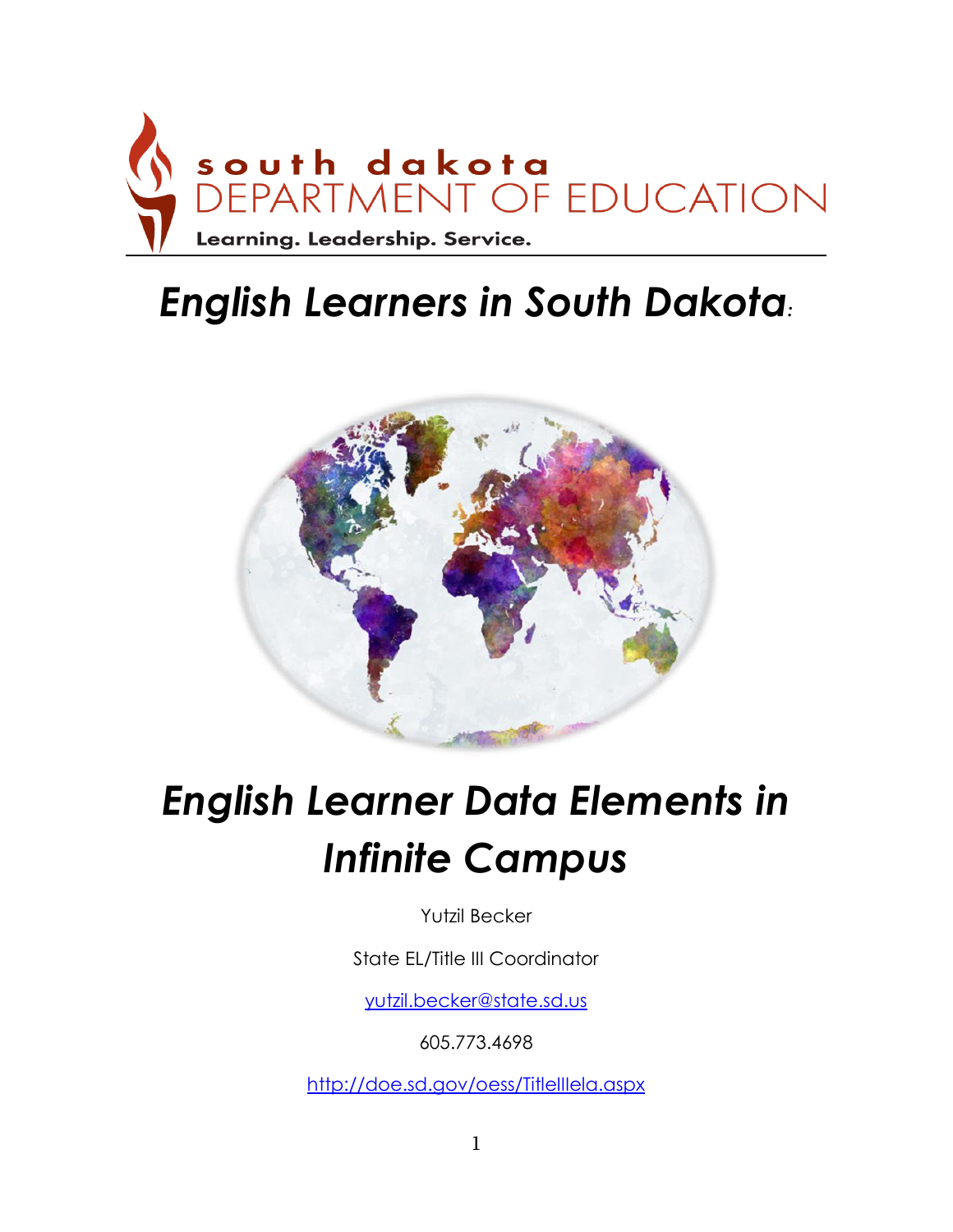#### English Learner Data Elements in Infinite Campus

This manual is designed for your reference and to be used in conjunction with the SD DOE Title III page, EL Assessment page, and the Identification and Screening Manual. This manual provides specific information regarding the important English learner data elements in Infinite Campus.

#### Table of Contents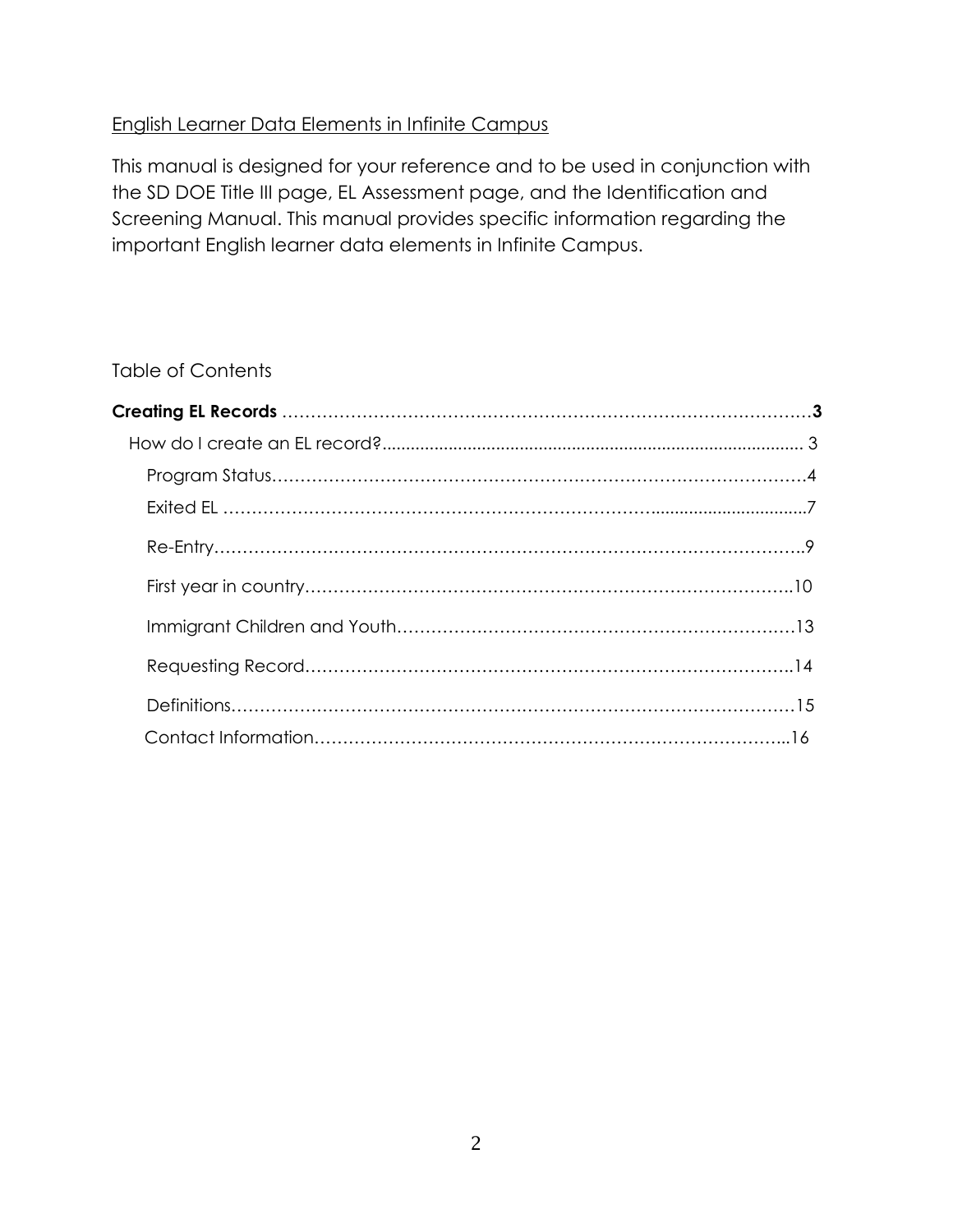### Creating EL records

How do I create an EL record?

| <b>Creating an EL record: Demographics Tab</b>                                                                                                                                                                                                                                                                                                                                                                                                                                                                                                                                                                                                                                                                                                                                     |                                                                                                                                                                                                                                                                                                                                                                            |
|------------------------------------------------------------------------------------------------------------------------------------------------------------------------------------------------------------------------------------------------------------------------------------------------------------------------------------------------------------------------------------------------------------------------------------------------------------------------------------------------------------------------------------------------------------------------------------------------------------------------------------------------------------------------------------------------------------------------------------------------------------------------------------|----------------------------------------------------------------------------------------------------------------------------------------------------------------------------------------------------------------------------------------------------------------------------------------------------------------------------------------------------------------------------|
| Infinite Campus Path:                                                                                                                                                                                                                                                                                                                                                                                                                                                                                                                                                                                                                                                                                                                                                              | Census – People - Demographics                                                                                                                                                                                                                                                                                                                                             |
| Ensure the Home Primary Language and Date Entered U.S. School fields are<br>populated on the student's <b>Demographics</b> tab.                                                                                                                                                                                                                                                                                                                                                                                                                                                                                                                                                                                                                                                    |                                                                                                                                                                                                                                                                                                                                                                            |
| <b>Home Primary Language:</b> To be identified as EL the "Home Primary Language"<br>field must be selected as a language other than English.                                                                                                                                                                                                                                                                                                                                                                                                                                                                                                                                                                                                                                       |                                                                                                                                                                                                                                                                                                                                                                            |
| Visit <b>EL</b> languages for a list of language codes.                                                                                                                                                                                                                                                                                                                                                                                                                                                                                                                                                                                                                                                                                                                            |                                                                                                                                                                                                                                                                                                                                                                            |
| What is a Home Primary language defined as?<br>A home primary language is another language other than English that is<br>spoken in the home.                                                                                                                                                                                                                                                                                                                                                                                                                                                                                                                                                                                                                                       |                                                                                                                                                                                                                                                                                                                                                                            |
| Where is this information obtained from?<br>This information is obtained from the Home Language Survey.                                                                                                                                                                                                                                                                                                                                                                                                                                                                                                                                                                                                                                                                            |                                                                                                                                                                                                                                                                                                                                                                            |
| ORBUD, II #133413740<br>DOD, UTIVOLIDAT<br><b>District Assignments</b><br>School Choice<br><b>Demographics</b><br>Identities<br>Save<br>Delete<br>Person Inform<br>PersonID<br>85<br>'Last Name<br>"First Name<br>Quest<br>Hadji<br>Birth Date (Age: 18) Soc Sec Number<br>Gender<br>Male<br>$\checkmark$<br>01/08/1997<br>$\blacksquare$<br>Race/Ethnicity (Edit)<br>State Race/Ethnicity:<br>WH: White, not Hispanic<br><b>Enter the date</b><br>Federal Designation:<br>6:White<br>entered the United<br>White<br>Race(s):<br><b>States</b><br>Hispanic/Latino:<br>N:No<br>Race/Ethnicity Determination:<br><b>Birth Country</b><br>Date Entered<br>Date Entered US<br>US<br>Date Entered State<br>School<br>Πø<br>Home Primary Language<br>SPA: Spanish; Castilian<br>Nickname | <b>CHARLES</b> - IA<br>ID H<br>Credentials<br>Overrides<br>Fees<br>Households<br>Enrollments<br>Relationships<br>Dis<br>Demographics Data<br>Person Summary Report<br>Middle Name<br>Suffix<br>No Image Available<br>Enter date first entered US<br>School<br>Select the Home<br>Birth Verification<br>Primary Language<br>$\check{~}$<br>$\blacktriangledown$<br>$\times$ |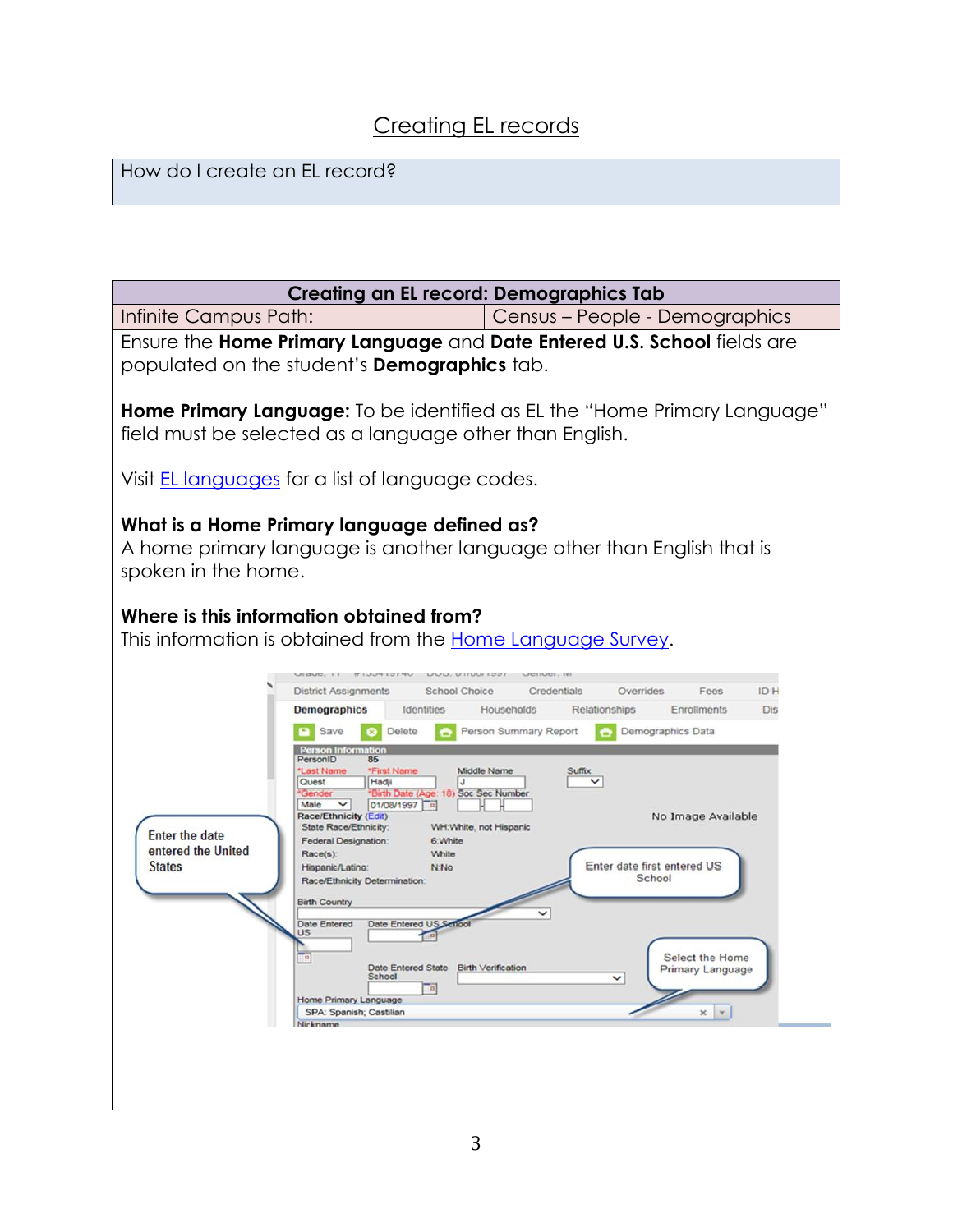

- 1. Select the current Program Status based on the student's KG W-APT or WIDA Screener scores. This value indicates the student's current EL status.
- 2. If the student has taken the initial screener assessment (for example, the KG W-APT or WIDA Screener) and was deemed eligible for EL services, enter the **Identified Date**.

#### **What is the identified date?**

The **identified date** is the date that the student was deemed eligible for EL services.

#### **What is the expected exit date?**

The **expected exit date** is the date the student is expected to exit the EL program. Remember that EL students are expected to reach English language proficiency within five to seven years of instruction in the EL program.

3. If the student is deemed eligible for EL services through the KG W-APT or WIDA Screener, enter the **Parent Notified** date.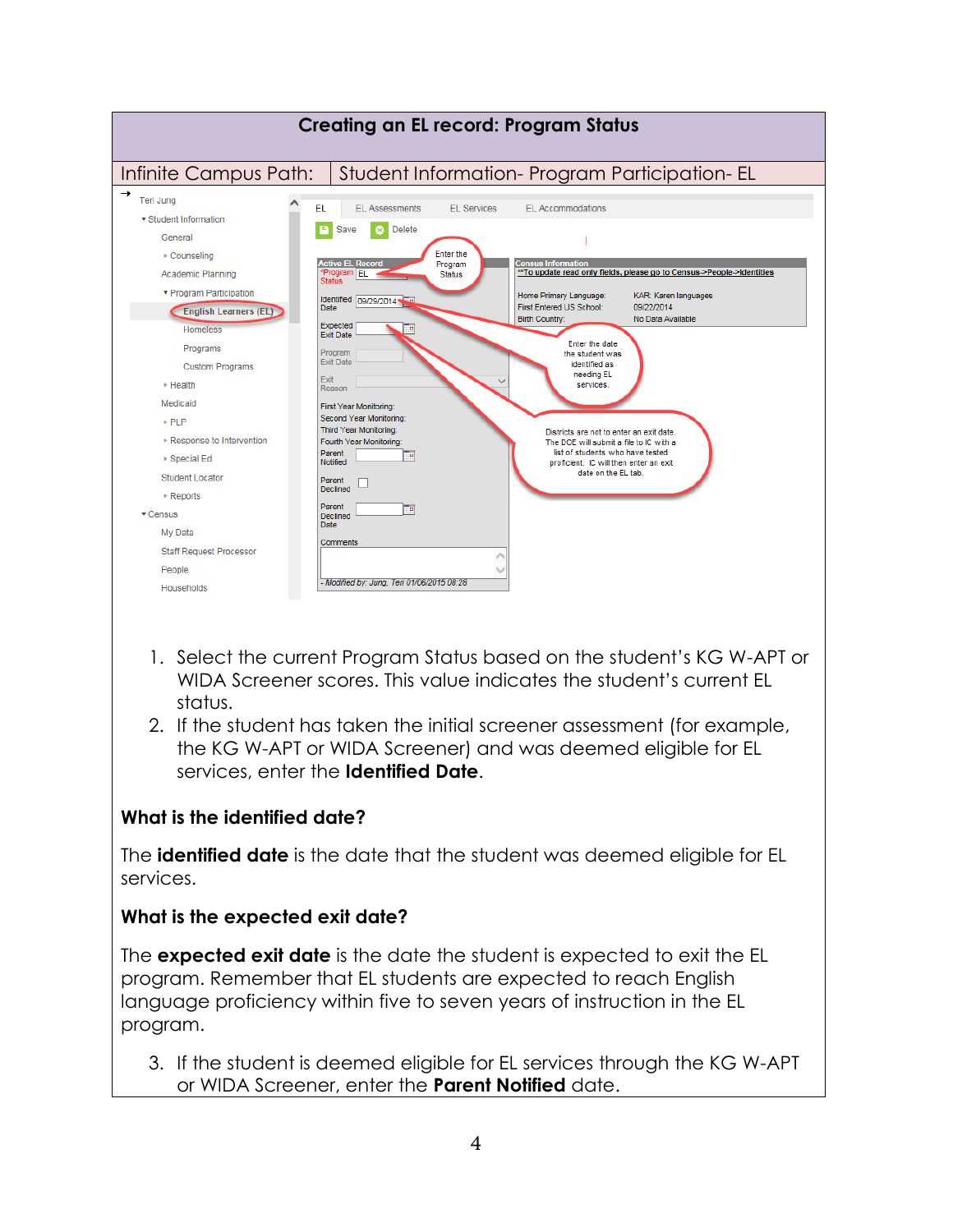#### **What is the Parent Notified date?**

The Parent Notified date is the date the student's parents were notified of screener results and whether the student is deemed eligible for services or not. A parent notification letter must be shared with parents within the first 30 calendar days of the beginning of the school year or within two weeks of enrolment during the school year. You can find a sample notification letter here [http://doe.sd.gov/title/el.aspx.](http://doe.sd.gov/title/el.aspx)

- 1. Parents have the right to deny services; however, if identified as an EL student, the student will need to participate in the ACCESS for ELLs 2.0. If the parents declined services, mark the **Parent Declined** checkbox.
- **2. Enter KG W-APT or WIDA screener scores in Comments section. Also, enter any comments about the student's EL record.**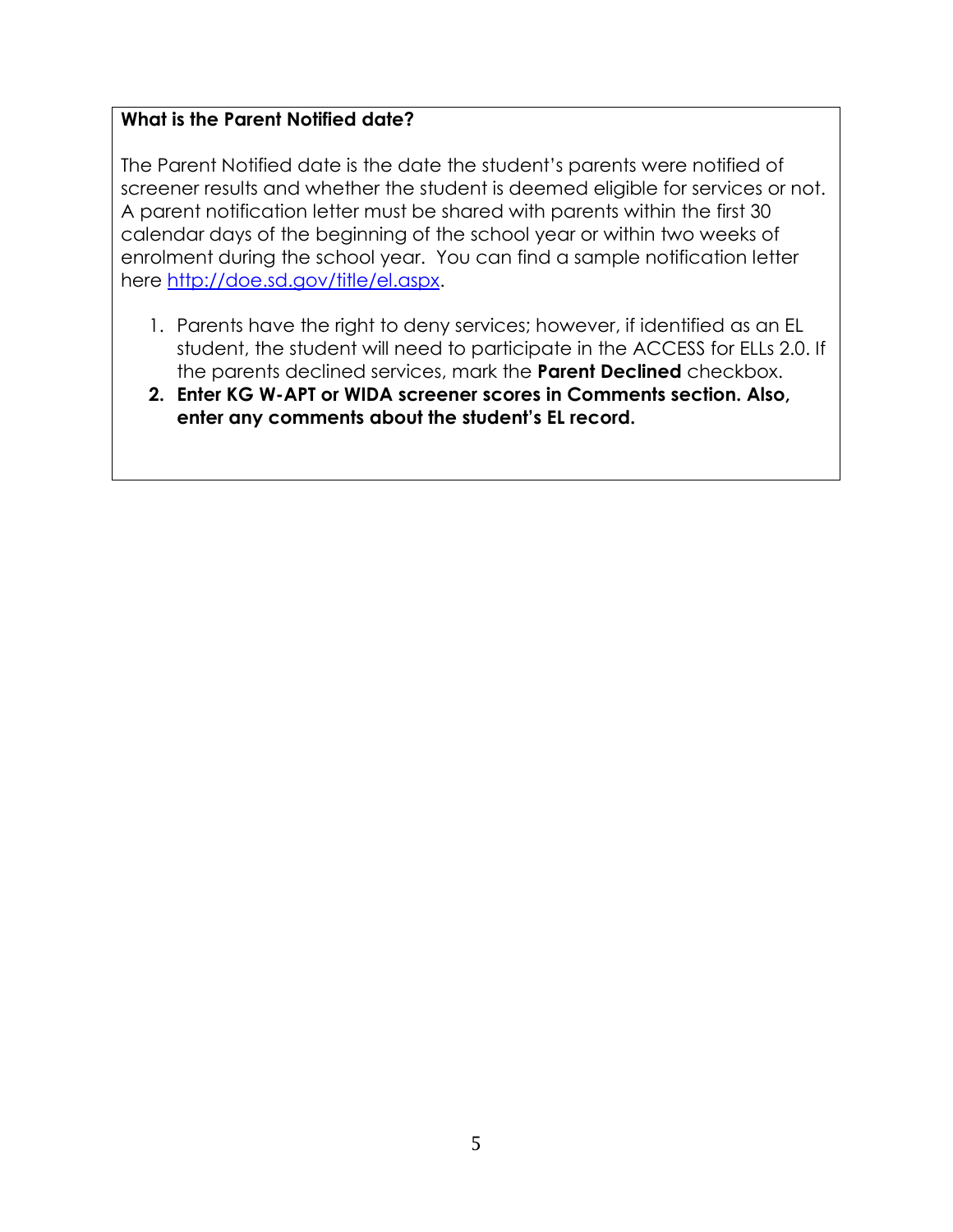|                                                                                          |                                                                                                        | <b>Creating an EL record: Program Status</b>                                   |
|------------------------------------------------------------------------------------------|--------------------------------------------------------------------------------------------------------|--------------------------------------------------------------------------------|
| Infinite Campus Path:                                                                    |                                                                                                        | Student Information- Program<br>Participation-EL                               |
| <b>EL- English Learner</b>                                                               |                                                                                                        |                                                                                |
| ΕL                                                                                       | <b>EL Assessments</b>                                                                                  | <b>EL Services</b>                                                             |
|                                                                                          | Save                                                                                                   | Delete                                                                         |
|                                                                                          | <b>Active EL Record</b><br>*Program Status                                                             | EL                                                                             |
|                                                                                          | <b>Identified Date</b>                                                                                 | 09/25/2012<br>T¤.                                                              |
|                                                                                          | <b>Expected Exit Date</b>                                                                              | 10/05/2017<br>Ħ                                                                |
|                                                                                          | Program Exit Date                                                                                      |                                                                                |
|                                                                                          | First Year Monitoring:<br>Second Year Monitoring:<br>Third Year Monitoring:<br>Fourth Year Monitoring: |                                                                                |
|                                                                                          | <b>Parent Notified</b>                                                                                 | 10/05/2012<br>- 21                                                             |
|                                                                                          | <b>Parent Declined</b>                                                                                 |                                                                                |
|                                                                                          | <b>Parent Declined Date</b>                                                                            | ℡                                                                              |
|                                                                                          | Interrupted Schooling                                                                                  |                                                                                |
|                                                                                          | Comments                                                                                               |                                                                                |
| What is the definition of an English learner?<br><b>EL</b> definition                    |                                                                                                        |                                                                                |
| result of the KG W-APT or WIDA Screener.                                                 |                                                                                                        | Select EL as the option if the student is deemed eligible for EL services as a |
| What is South Dakota's identification criterion?<br>South Dakota Identification Criteria |                                                                                                        |                                                                                |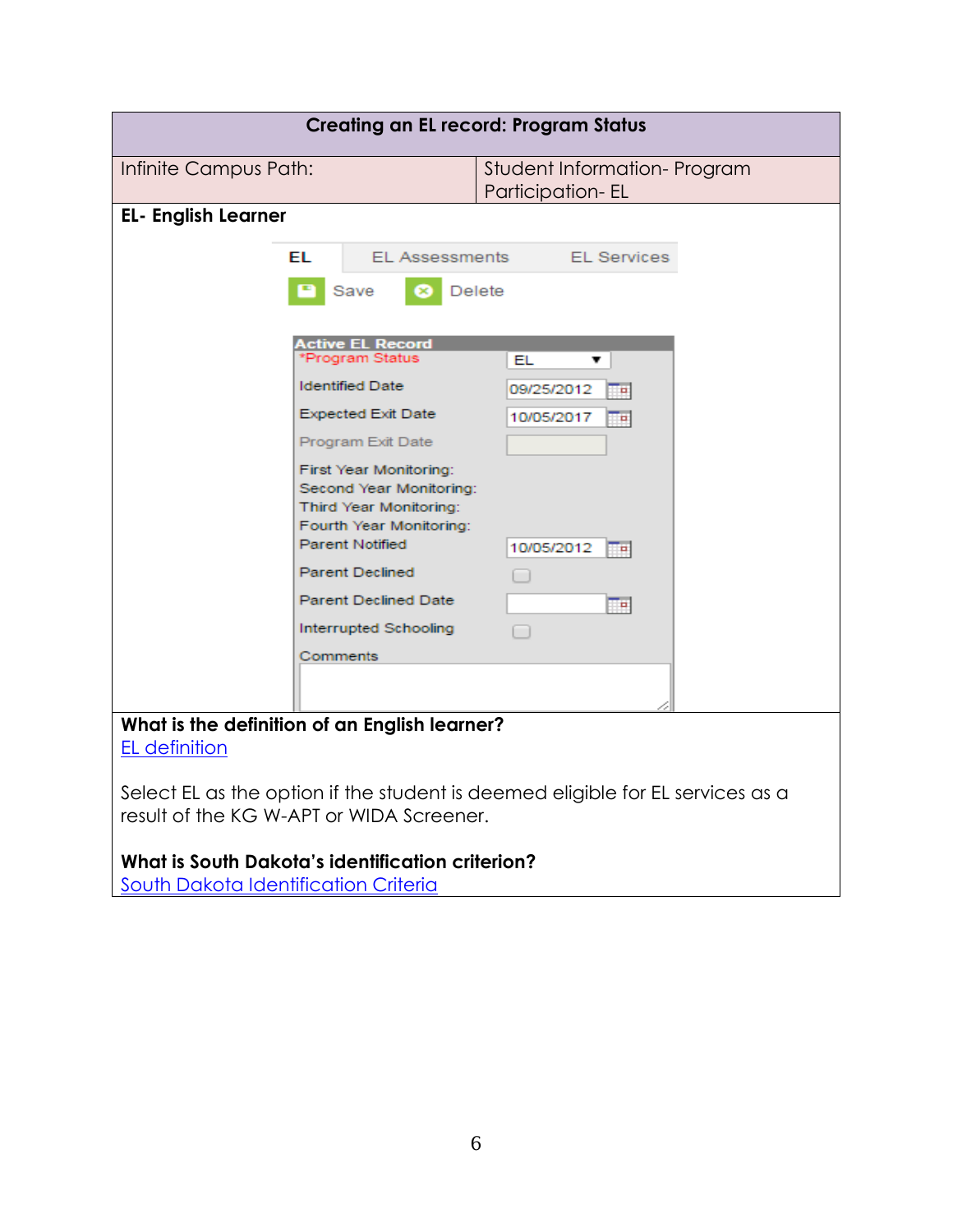|                                                                                                                                                                                                                                                                                                                      | <b>EL Record: Exited EL</b>                                                                                                                                   |
|----------------------------------------------------------------------------------------------------------------------------------------------------------------------------------------------------------------------------------------------------------------------------------------------------------------------|---------------------------------------------------------------------------------------------------------------------------------------------------------------|
| Infinite Campus Path:                                                                                                                                                                                                                                                                                                | SD DOE inputs Exit Records                                                                                                                                    |
| <b>Exited EL</b><br>Delete<br>Save<br><b>EXI</b><br><b>Active EL Record</b><br>*Program Status<br><b>Identified Date</b><br><b>Expected Exit Date</b><br>Program Exit Date<br><b>First Year Moni August</b><br>Second Year M<br>S M<br>Third Year Mor<br>30 31<br>Fourth Year Mo<br>6<br>7<br><b>Parent Notified</b> | Exited EL V<br>Re-Enter<br>09/25/2012<br>℡<br>10/05/2017<br>₩<br>08/21/2017<br>℡<br>$2017$ $*$<br>T W<br>T F<br>s<br>1<br>2<br>5<br>3<br>4<br>9 10 11 12<br>8 |
| <b>Parent Declined</b><br><b>Parent Declined</b><br>з<br>Date<br>Interrupted<br>Schooling<br>Comments                                                                                                                                                                                                                | 13 14 15 16 17 18 19<br>20 21 22 23 24 25 26<br>27 28 29 30 31 1<br>$\mathcal{P}$<br>4 5 6 7 8<br>-9<br>Today                                                 |

#### **What is the definition of an Exited EL student?**

Exited EL student refers to students who have met South Dakota's exit criteria on the ACCESS for ELLs 2.0 English language proficiency assessment.

#### **What is South Dakota's exit criterion?**

To exit a student from EL status, the student must obtain an Overall Proficiency Level of **5.0** or **higher** on the ACCESS for ELLs 2.0 Assessment.

#### **Who inputs the exit date for the student?**

SD DOE submits a file to Infinite Campus with a list of students who are deemed proficient on the ACCESS for ELLs 2.0 English language proficiency assessment. Infinite Campus will exit all students from the EL program and will populate an Exit Date.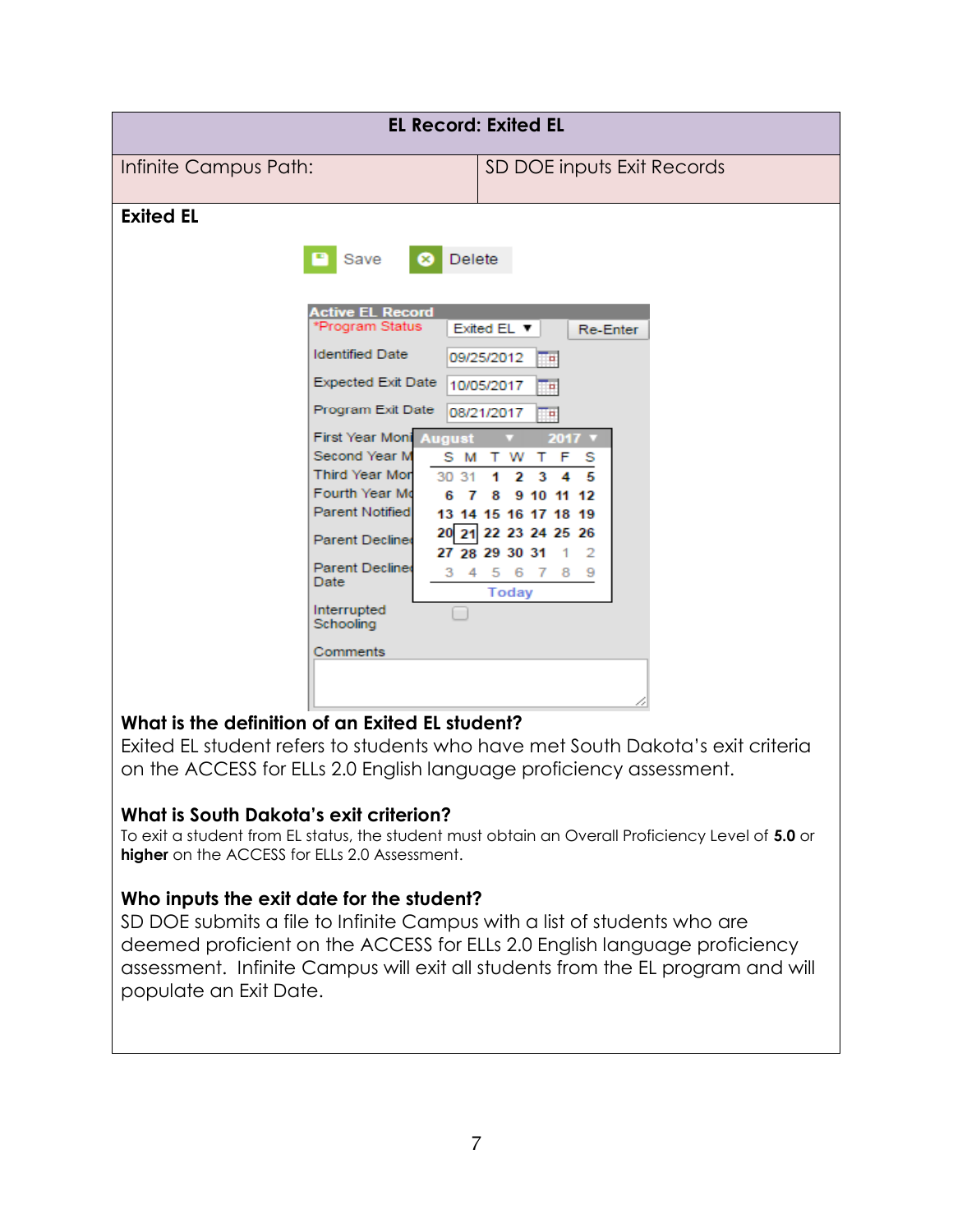#### **What is the First, Second, Third, and Fourth year monitoring?**

The Exited date record will calculate:

**First Year Monitoring**- A read-only field calculated exactly one year from **Program Exit Date**

**Second Year Monitoring**- A read-only field calculated as exactly two years from the **Program Exit Date**.

**Third Year Monitoring-** A read-only field calculated as exactly three years from the **Program Exit Date**.

**Fourth Year Monitoring**- A red-only field calculated as exactly four years from the **Program Exit Date**.

#### **How long are LEAs required to monitor Exited EL students?**

LEAs are required to monitor Exited EL students for two consecutive years after the student has tested proficient on the ACCESS for ELLs 2.0 assessment. LEAs are responsible for evaluating the progress made by children in meeting challenging State academic content and student academic achievement standards for each of the two years after the student is no longer receiving EL services.

#### **If we are only required to monitor Exited students for two years, why does it populate for four years?**

Under ESSA, LEAs are required to report on the achievement of Exited EL students for four years.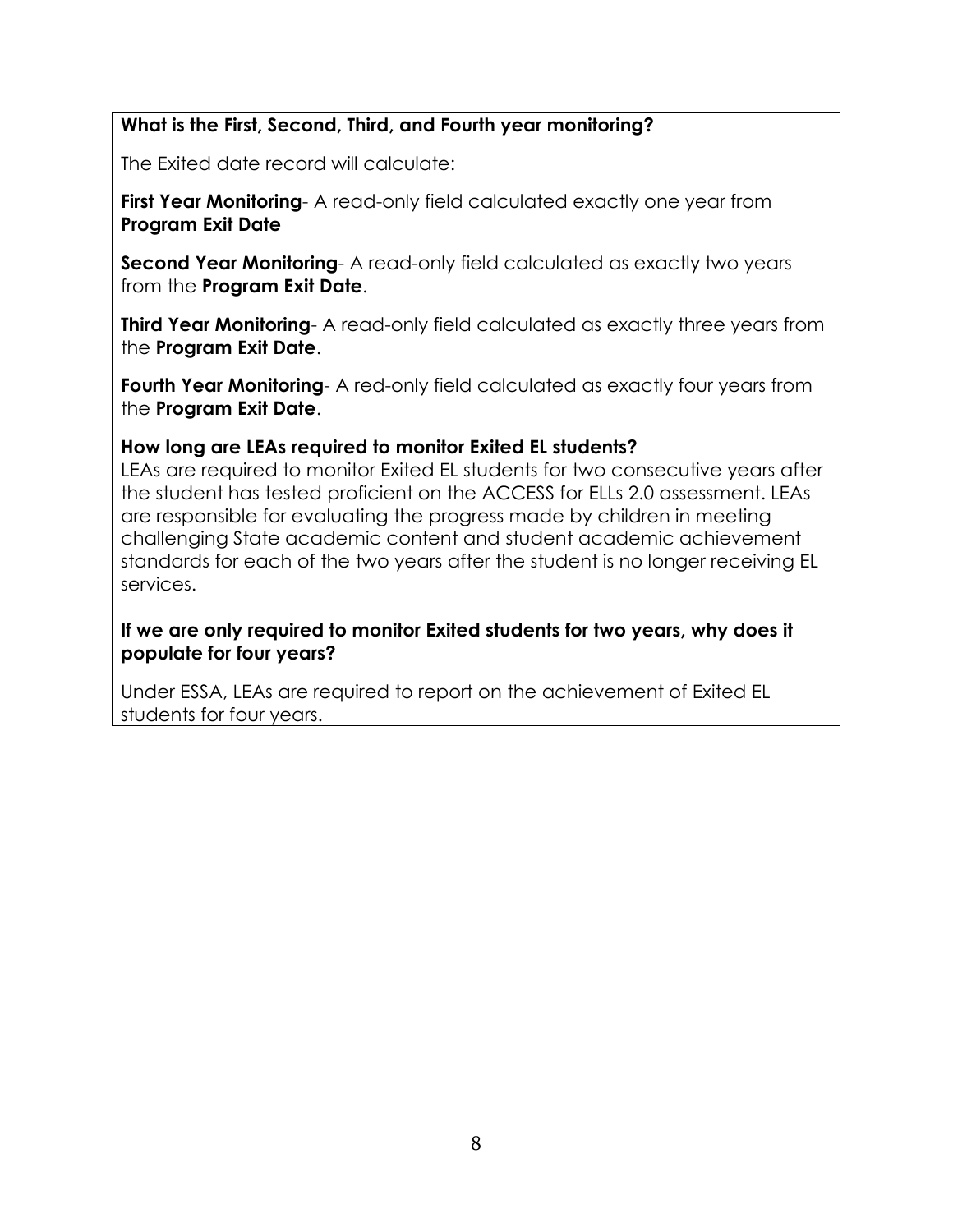| <b>Creating an EL Record: Re-Entry</b>                                                                                                                                                                                                                                                                                                                                                                                                                 |                                                                                            |  |
|--------------------------------------------------------------------------------------------------------------------------------------------------------------------------------------------------------------------------------------------------------------------------------------------------------------------------------------------------------------------------------------------------------------------------------------------------------|--------------------------------------------------------------------------------------------|--|
|                                                                                                                                                                                                                                                                                                                                                                                                                                                        |                                                                                            |  |
| Infinite Campus Path:                                                                                                                                                                                                                                                                                                                                                                                                                                  | Student Information- Program<br>Participation-EL                                           |  |
| <b>EL Re-Entry</b>                                                                                                                                                                                                                                                                                                                                                                                                                                     |                                                                                            |  |
| EL<br><b>EL Assessments</b>                                                                                                                                                                                                                                                                                                                                                                                                                            | <b>EL Services</b>                                                                         |  |
| Delete<br>Save                                                                                                                                                                                                                                                                                                                                                                                                                                         | Documents                                                                                  |  |
| <b>Active EL Record</b><br>*Program Exited EL Y<br><b>Status</b><br>Identified<br>09/12/2017<br>Date<br>Expected<br><b>Exit Date</b><br>Program<br>12/18/2017<br>Exit Date<br>Exit<br>Reason<br>First Year Monitoring: 12/18/2018<br>Second Year Monitoring: 12/18/2019<br>Third Year Monitoring: 12/18/2020<br>Fourth Year Monitoring: 12/18/2021<br>Parent<br>Notified<br>Parent<br><b>Declined</b><br>Parent<br><b>Declined</b><br>Date<br>Comments | Re-Enter<br>$-122$<br><b>TEMP</b><br>1: Exited EL - Reached Proficiency<br>11.63<br>$-100$ |  |

#### **Why is an EL student re-entered into the EL program?**

Exited EL students are to be monitored for two consecutive years after testing proficient in English. School districts are responsible for evaluating the progress made by children in meeting challenging State academic content and student academic achievement standards for each of the two years after the student is no longer receiving services. Items such as a teacher referral, a parent referral, test scores and mainstream classroom success might indicate a need to discuss the possibility that the student needs to be re-integrated into the EL program.

#### **The LEA has monitored the student and there is enough evidence that the student is still struggling due to language, what should the LEA do?**

If the school district has determined that the student is still struggling due to a language barrier, then the school district may re-enter the student back into the EL program. The student would need to enter the program the same way they entered the very first time. The school district would need to administer the WIDA Screener assessment again.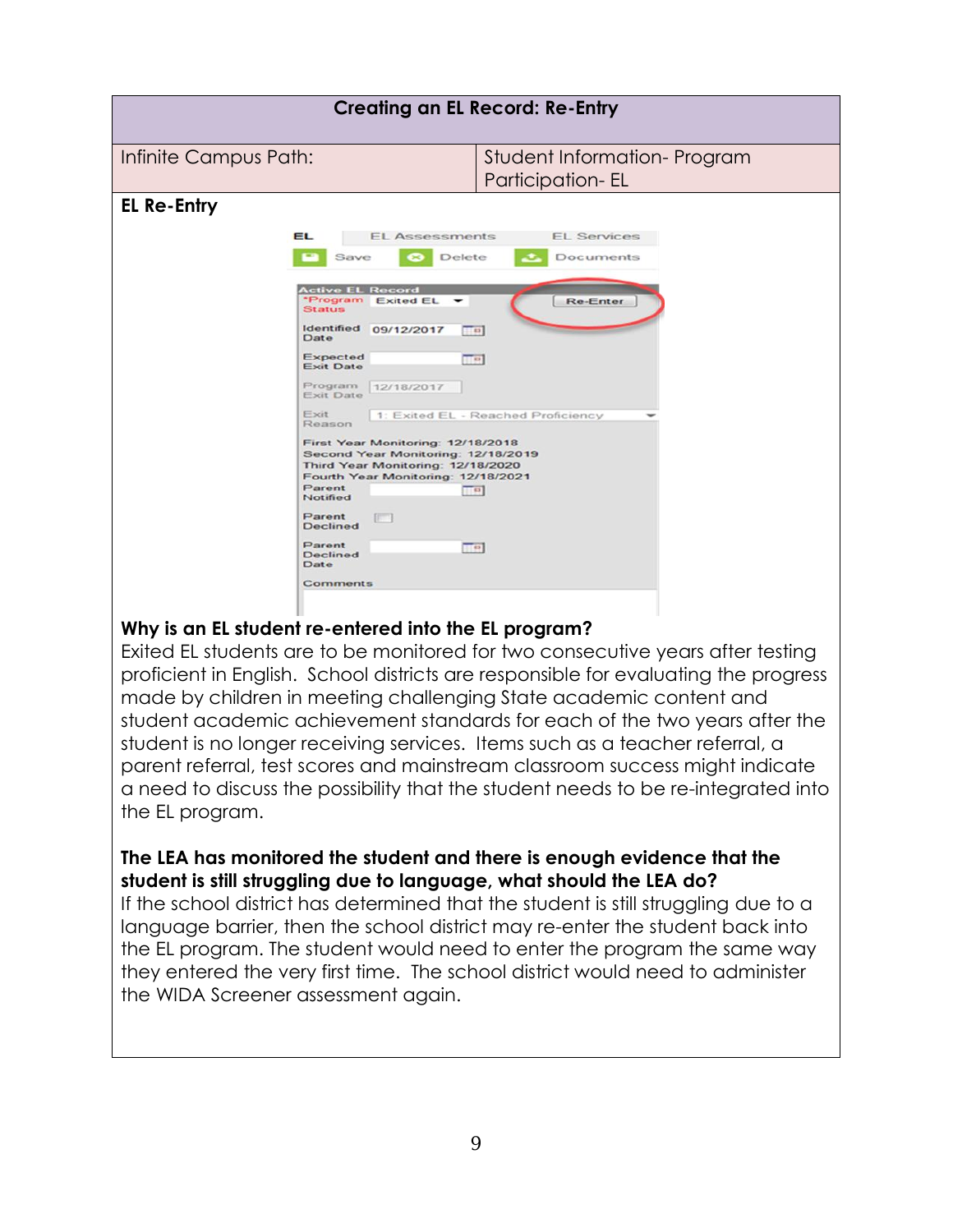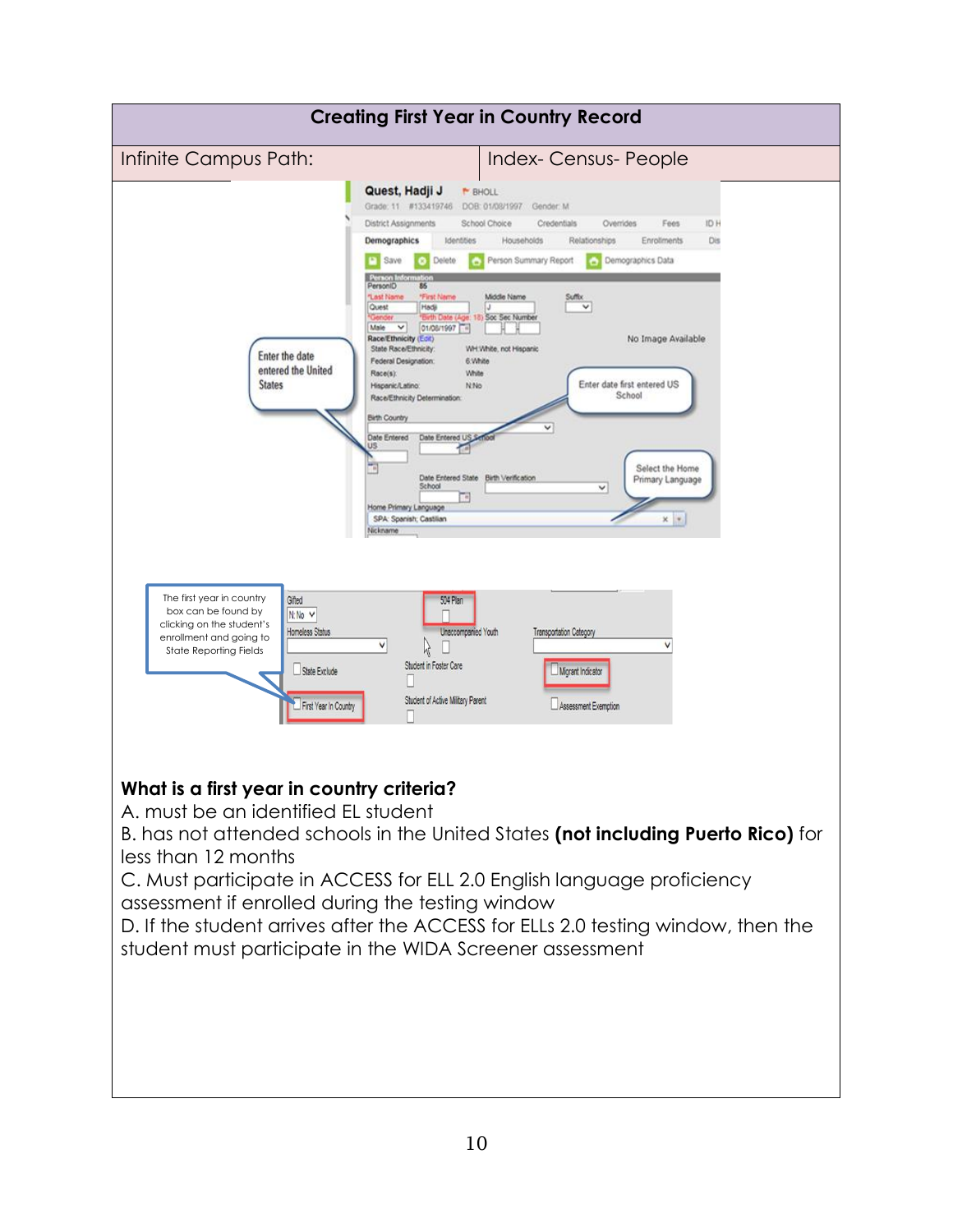#### **If the student meets the above criteria, then…**

The student is exempted from participating in the ELA portion of the SBAC content assessment, however, the student is required to participate in Math and Science. Scores are not included in accountability.

#### **What do we need to indicate in Infinite Campus if the student meets the First Year in Country criteria?**

The LEA will need to include the **Date Entered U.S.**, **Date Entered U.S. school**, and **First Year in Country** check box.

#### **Does a student need to be an EL student?**

Yes, the student needs to be an EL student.

#### **Do students from Puerto Rico get this first-year exemption?**

Yes, if the student from Puerto Rico and is an identified EL student and has not attended a U.S. school for more than 12 months.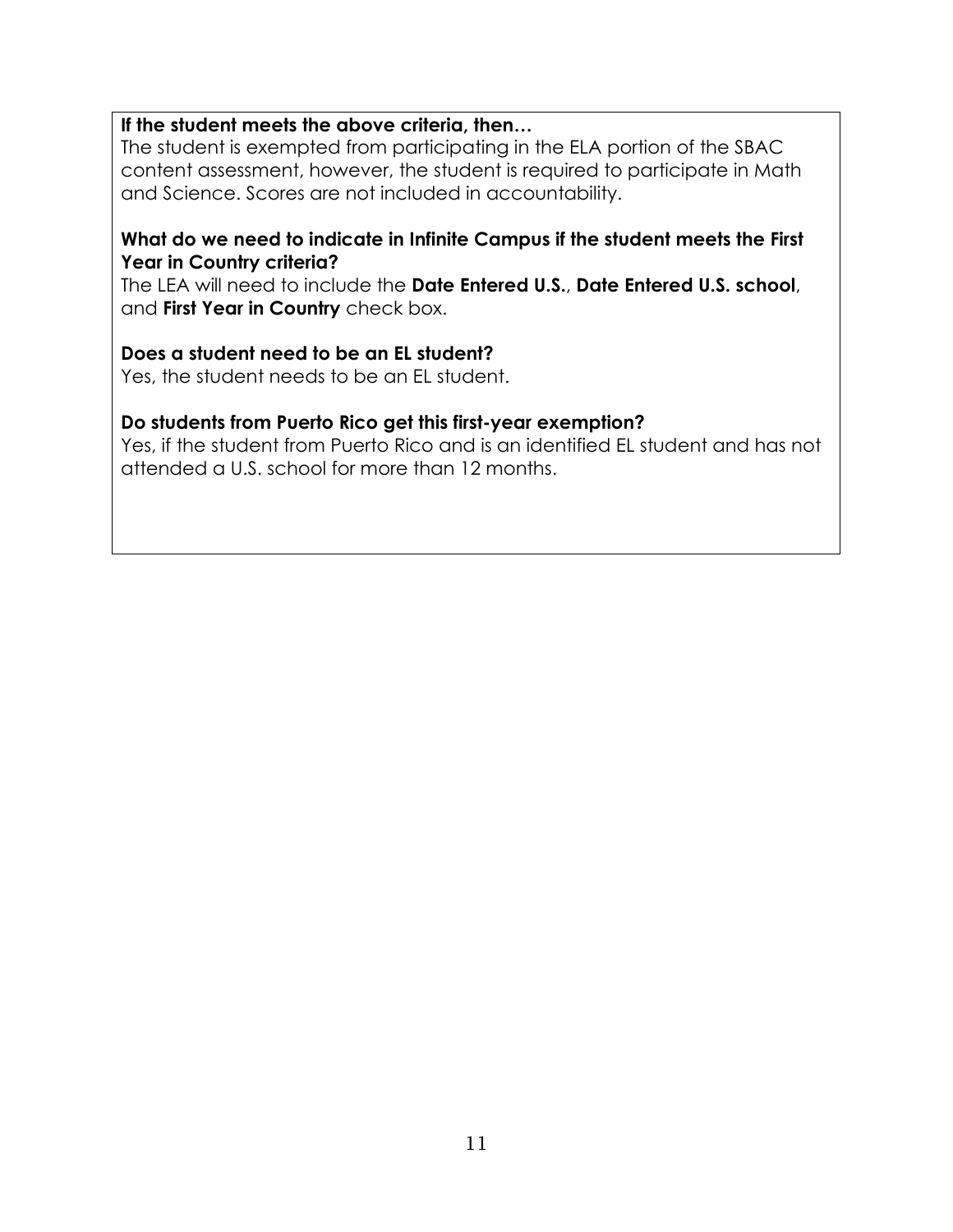| Infinite Campus Path:                                                                                                                                                                                                                                                                                                                                                                                                                                                                                                                                                                                                                                                                                                                                                                                                                                                                                                                                                                                                                                                                                                                                                                                                                                                                                                                                                                                                                                                                                                                                                                          | <b>Student Enrollment-State Reporting</b>                                                                                                                                                                                                            |
|------------------------------------------------------------------------------------------------------------------------------------------------------------------------------------------------------------------------------------------------------------------------------------------------------------------------------------------------------------------------------------------------------------------------------------------------------------------------------------------------------------------------------------------------------------------------------------------------------------------------------------------------------------------------------------------------------------------------------------------------------------------------------------------------------------------------------------------------------------------------------------------------------------------------------------------------------------------------------------------------------------------------------------------------------------------------------------------------------------------------------------------------------------------------------------------------------------------------------------------------------------------------------------------------------------------------------------------------------------------------------------------------------------------------------------------------------------------------------------------------------------------------------------------------------------------------------------------------|------------------------------------------------------------------------------------------------------------------------------------------------------------------------------------------------------------------------------------------------------|
|                                                                                                                                                                                                                                                                                                                                                                                                                                                                                                                                                                                                                                                                                                                                                                                                                                                                                                                                                                                                                                                                                                                                                                                                                                                                                                                                                                                                                                                                                                                                                                                                | <b>Fields</b>                                                                                                                                                                                                                                        |
| <b>Print Enrollment History</b><br>Save<br><b>Delete</b><br>Θ<br><b>New</b><br>☎<br>State Reporting Fields                                                                                                                                                                                                                                                                                                                                                                                                                                                                                                                                                                                                                                                                                                                                                                                                                                                                                                                                                                                                                                                                                                                                                                                                                                                                                                                                                                                                                                                                                     | Code all Foreign<br>۰<br><b>Exchange Students</b><br>and Immigrant                                                                                                                                                                                   |
| *Resident District<br>*County<br>Alpena 36-1: 36001<br>Jerauld<br>*Serving (Attending) District<br><b>Enrollment Status</b><br>Alpena 36-1: 36001<br>٠                                                                                                                                                                                                                                                                                                                                                                                                                                                                                                                                                                                                                                                                                                                                                                                                                                                                                                                                                                                                                                                                                                                                                                                                                                                                                                                                                                                                                                         | Gifted<br>Citizenship<br>N: No<br>▼<br>Absent<br>1: US Citizen<br>2: Foreign Exchange Student<br>Days                                                                                                                                                |
| <b>Homeless Status</b><br><b>Unaccompanied Youth</b><br>E                                                                                                                                                                                                                                                                                                                                                                                                                                                                                                                                                                                                                                                                                                                                                                                                                                                                                                                                                                                                                                                                                                                                                                                                                                                                                                                                                                                                                                                                                                                                      | 3: Immigrant<br>Transportation                                                                                                                                                                                                                       |
| Quest, Hadji J<br>P BHOLL<br>Grade: 11 #133419746<br>DOB: 01/08/1997 Gender: M<br>District Assignments<br>School Choice<br>Demographics<br>Identities<br>Households<br>Person Summary Report<br>Delete<br>Save<br>Person<br>85<br>PersonID<br><b>Last Name</b><br>"First Neme<br>Middle Name<br>Quest<br>Hadi<br>Birth Date (A<br>Soc Sec Nur<br>01/08/1997<br>Male<br>Race/Ethnicity (Edit)<br>State Race/Ethnicity:<br>WH.White, not Hispanic<br>Enter the date<br>Federal Designation:<br>6. Vihitle<br>entered the United<br>$Racco(s)$ :<br>White<br><b>States</b><br>Hispanic/Latino:<br>N:No<br>Race/Ethnicity Determination.<br>Birth Country<br>Date Entered<br>Date Entered L<br>JS<br>Date Entered State<br>Birth Verificatio<br>School<br>Home Primary Language<br>SPA: Spanish; Castilian<br>Nickname<br>What is the definition of an Immigrant Children and Youth student?<br>Immigrant Children and Youth<br>What do we need to indicate in Infinite Campus if the student meets the<br><b>Immigrant Children and Youth definition?</b><br>The LEA will need to include the Date Entered U.S., Date Entered U.S. school,<br>and select <b>Immigrant</b> under State reporting fields.<br>Why do we collect this information?<br>This information is collected because there is a Title III-Immigrant Children and<br>Youth grant that LEAs can qualify for if they have a significant impact of<br>Immigrant Children and Youth students.<br>Please note that the term "immigrant" as used in Title III is not related to an<br>individual's legal status in the United States. | Credentials<br>Overrides<br><b>ID</b> H<br>Fees<br>Relationships<br>Enrollments<br>Dis<br>Demographics Data<br>No Image Available<br>Enter date first entered US<br>School<br>Select the Home<br>Primary Language<br>$\check{~}$<br>$\times$ $\cdot$ |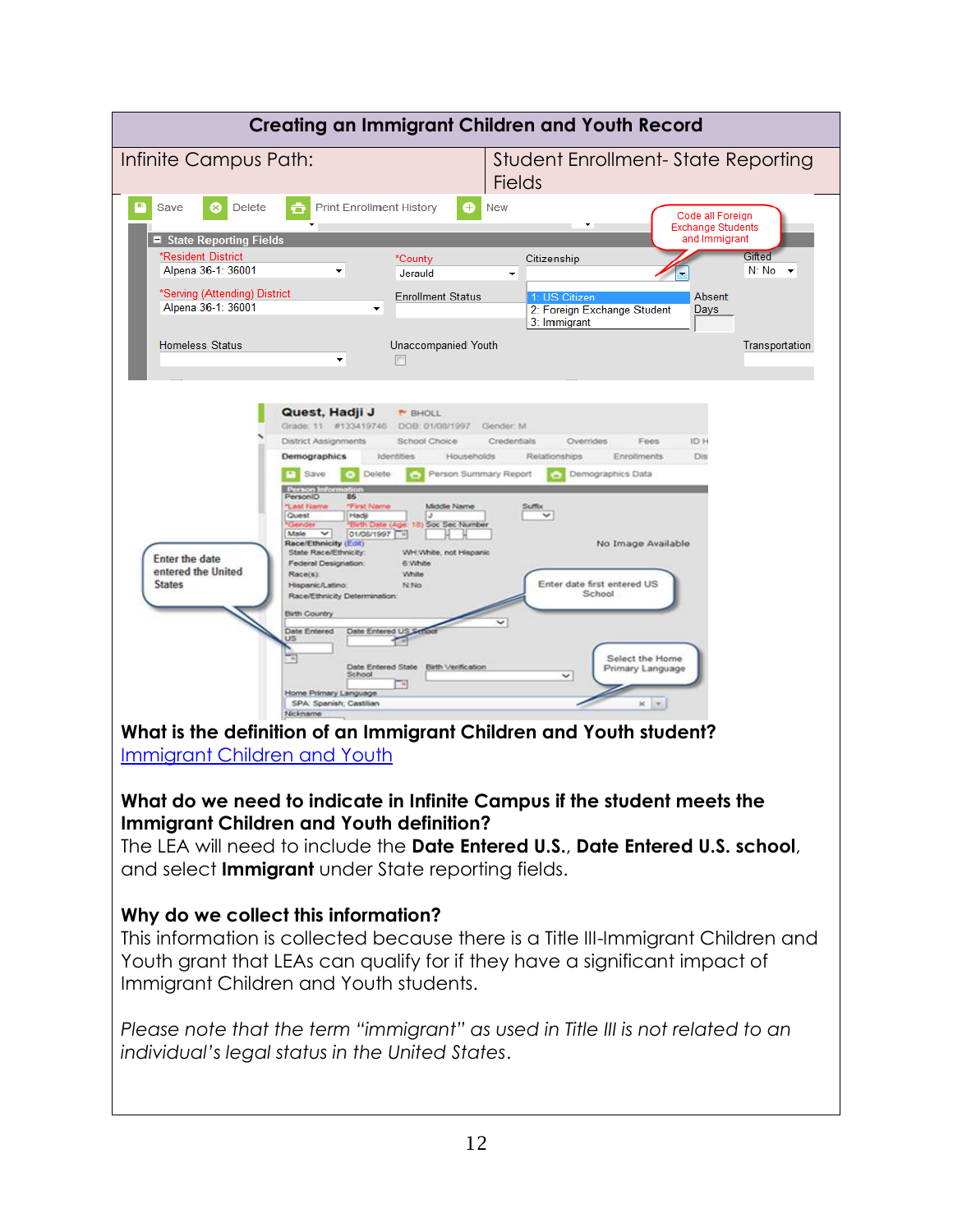#### **Requesting Records**

When a student transfers into your district, a request for records will need to be sent to the student's previous district. That district will then release the records to your district. When the former district selects the Release Records option, records are sent to the requesting district. The new district will receive a message link in its Process Inbox containing the student's records and the former district's contact information.

| <b>Process Inbox</b>      |                                      |                             |
|---------------------------|--------------------------------------|-----------------------------|
| Date Range<br>to          | Display All Processes                | <b>Find Messages</b>        |
| Delete Selected Messages  | $\mathbb{Z}^r$                       |                             |
| ۱h<br><b>Process</b>      | Name                                 | <b>Posted Date Due Date</b> |
| • 뭘 Records Transfer<br>П | Transfer Released: Zahut, Peter null | 09/06/2011                  |
|                           |                                      |                             |
|                           |                                      |                             |
|                           |                                      | Records have                |
|                           |                                      | been released               |

Records transfers can be accessed in **three** areas of Infinite Campus, when the appropriate user rights have been assigned:

- *Process Inbox* (until deleted)
- *Student Information > General > Student Records Transfer* (permanent record)
- *System Administration > Data Utilities > Student Records Transfer* (permanent record)

A released records transfer message will contain two methods of receiving the transferred student records. It is the **responsibility** of the **new** district to complete the records transfer by importing and/or entering the relevant data. The Data Imports method directly writes the former district's data to the new district database using Data Import Wizards. To execute a data import, click the **hyperlinked blue text**. An Import Wizard will open.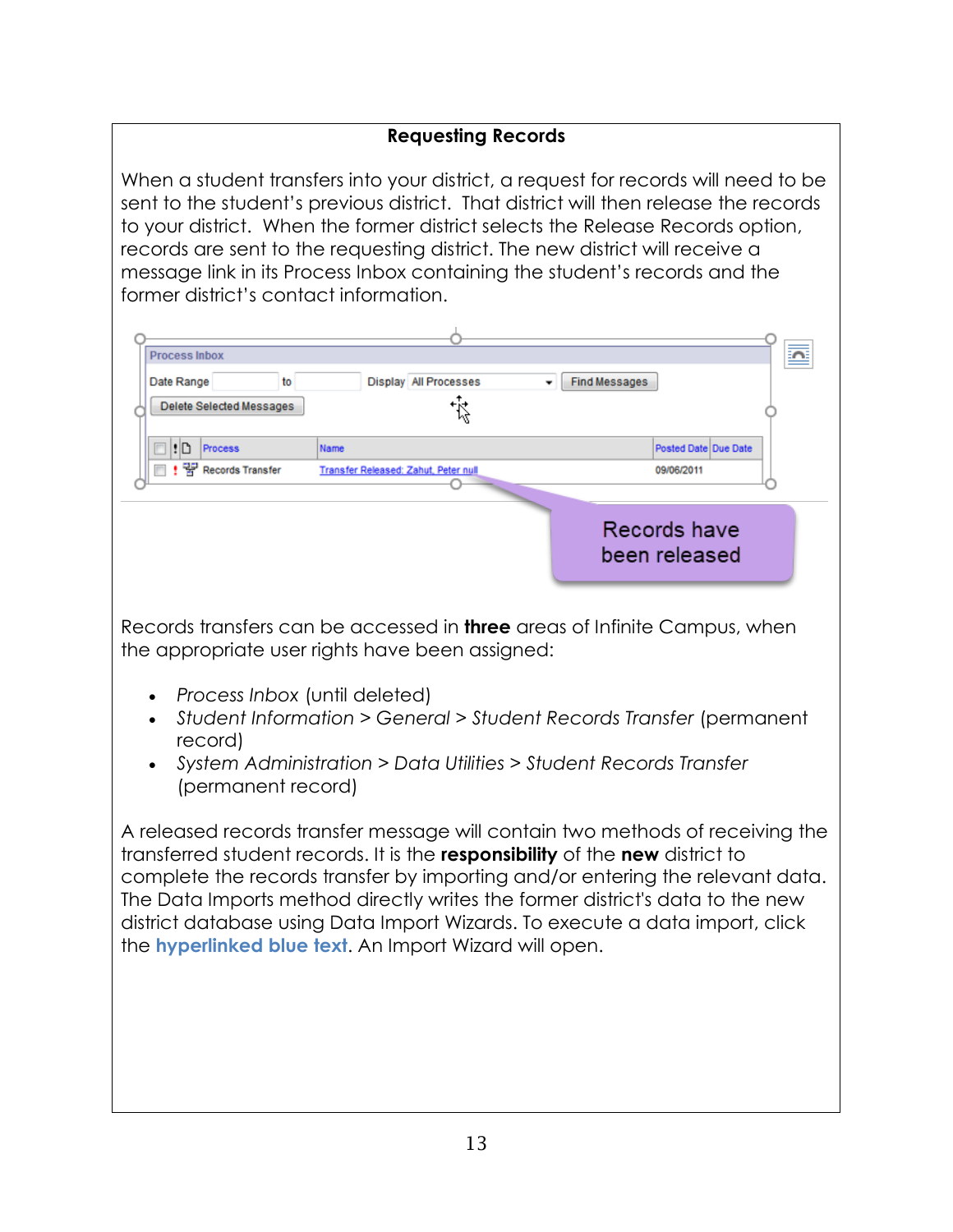Crossed-out items may appear on the release page of both the new and former district. When an item in the Transfer Documents or Data Imports section is crossed out, it indicates that the student did not have any relevant records for that transfer type.

| Health Screening Summary<br>苦<br>Ő<br>Ő<br>PLP Documents Import Wizard<br>Health Immunization Summary<br>EL Services<br>법<br>참 English Learners (EL) Import Wizard<br>G<br>Homeless Summary<br>Accommodations<br>e<br>Early Learning<br>Military Connections | mport Wizard | documents.<br>퍟<br>Special Ed Documents Import Wizarr<br>떃<br>PLP-Import-Wizard | ⇔<br><b>IEP Documents</b><br>⇔<br><b>PLP</b><br>⇔<br>PLP Document<br>English Learners (EL) | Assessment Summary<br>Health Condition Summary | Behavior Summary |
|--------------------------------------------------------------------------------------------------------------------------------------------------------------------------------------------------------------------------------------------------------------|--------------|---------------------------------------------------------------------------------|--------------------------------------------------------------------------------------------|------------------------------------------------|------------------|
|--------------------------------------------------------------------------------------------------------------------------------------------------------------------------------------------------------------------------------------------------------------|--------------|---------------------------------------------------------------------------------|--------------------------------------------------------------------------------------------|------------------------------------------------|------------------|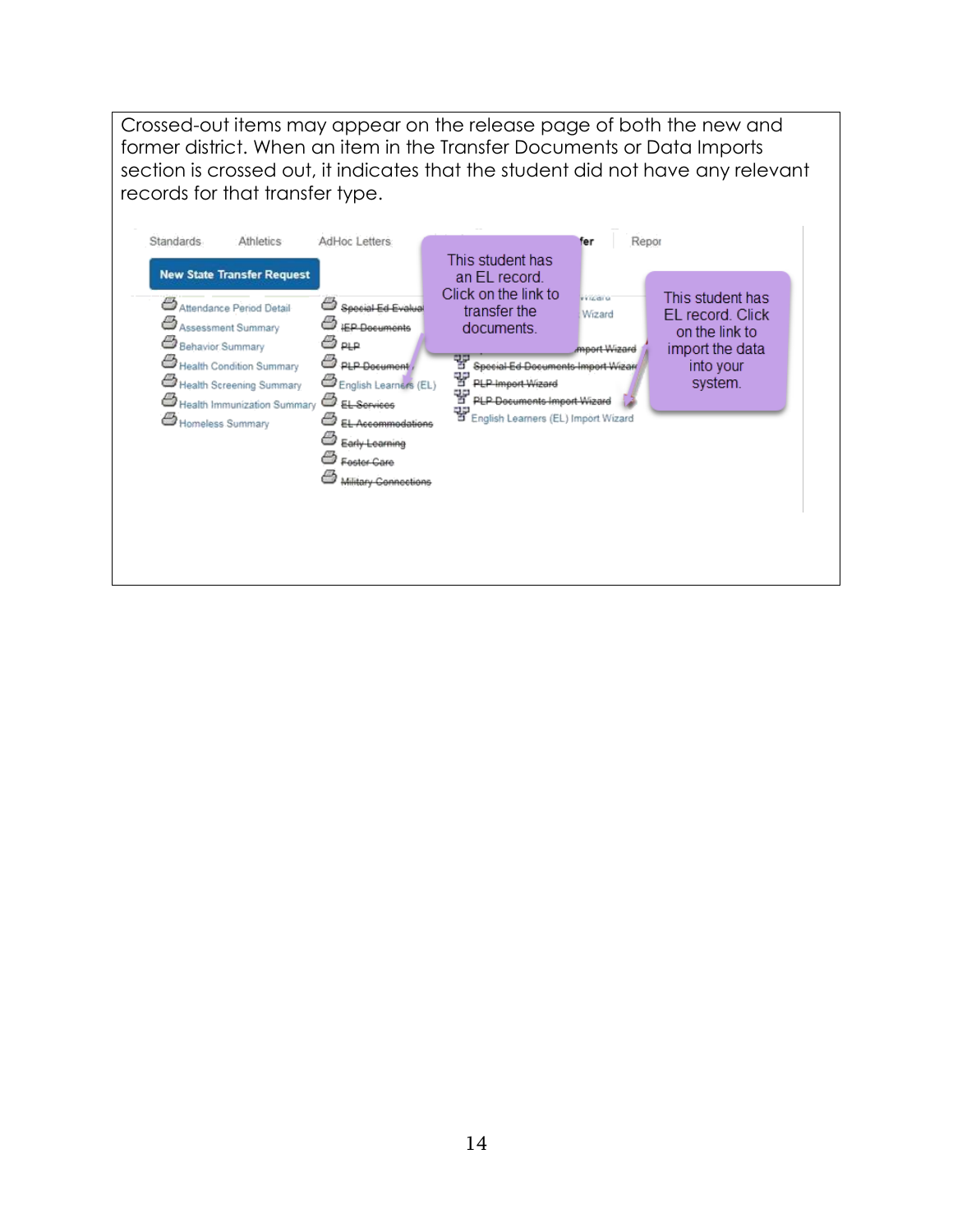## **Definitions**

### English Learner

**English learner** – The term "English learner," when used with respect to an individual, means an individual

 $(A)$  who is aged 3 through 21;

(B) who is enrolled or preparing to enroll in an elementary school or secondary school;

(C)(i) who was not born in the United States or whose native language is a language other than English;

(ii)(I) who is a Native American or Alaska Native, or a native resident of the outlying areas; and

(II) who comes from an environment where a language other than English has had a

significant impact on the individual's level of English language proficiency; or

(iii) who is migratory, whose native language is a language other than English, and who

comes from an environment where a language other than English is dominant; and

(D) whose difficulties in speaking, reading, writing, or understanding the English language may be sufficient to deny the individual —

(i) the ability to meet the challenging State academic standards;

(ii) the ability to successfully achieve in classrooms where the language of instruction is

English; or

(iii) the opportunity to participate fully in society.

### Immigrant Children and Youth

#### **Definition of Immigrant Children and Youth**

**The term 'Immigrant children and youth' means individuals who-**

"(A) are aged 3 through 21;

"(B) were not born in any State; and

"(C) have not been attending one or more schools any one of more States for more than 3 full academic years.

"Three full academic years" = cumulative

### First Year in Country

A. must be an identified EL student

B. has not attended schools in the United States **(not including Puerto Rico)** for less than 12 months

C. Must participate in ACCESS for ELL 2.0 English language proficiency assessment if enrolled during the testing window

D. If the student arrives after the ACCESS for ELLs 2.0 testing window, then the student must participate in the WIDA Screener assessment